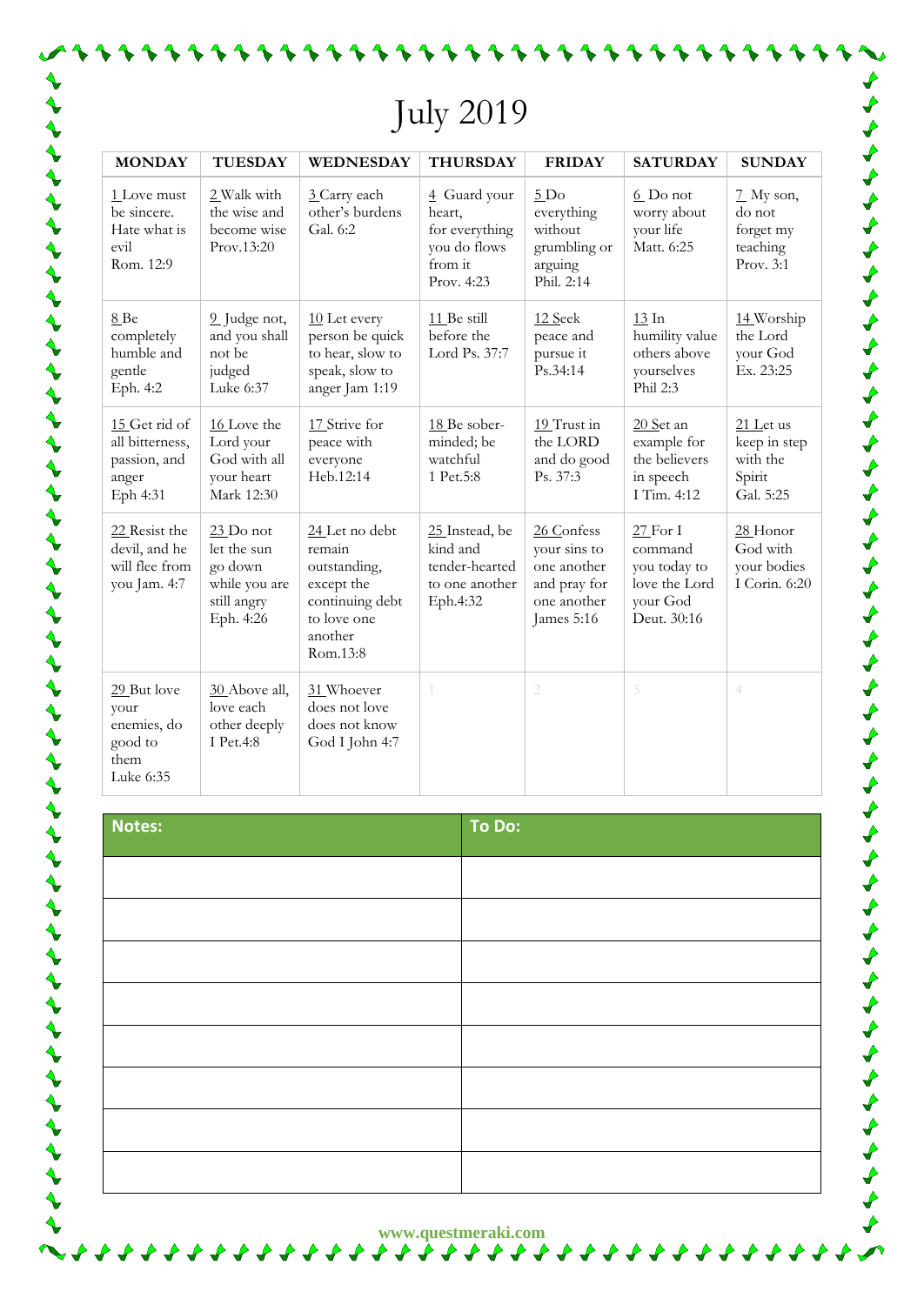## August 2019

| <b>MONDAY</b>                                                           | <b>TUESDAY</b>                                                  | WEDNESDAY                                                                          | <b>THURSDAY</b>                                                                                   | <b>FRIDAY</b>                                                                         | <b>SATURDAY</b>                                                                       | <b>SUNDAY</b>                                                                       |
|-------------------------------------------------------------------------|-----------------------------------------------------------------|------------------------------------------------------------------------------------|---------------------------------------------------------------------------------------------------|---------------------------------------------------------------------------------------|---------------------------------------------------------------------------------------|-------------------------------------------------------------------------------------|
| 29                                                                      | 30                                                              | 31                                                                                 | 1 Come near<br>to God and<br>he will come<br>near to you<br>Jam. 4:8                              | 2 Keep your<br>tongue from<br>evil and your<br>lips from<br>telling lies<br>Ps. 34:13 | 3 Humble<br>yourselves<br>before the<br>Lord, and he<br>will lift you<br>up Jam. 4:10 | $4$ Do not<br>think of<br>yourself<br>more highly<br>than you<br>ought<br>Rom. 12:3 |
| 5 But when<br>you ask, you<br>must believe<br>Jam. 1:6                  | 6 Do not be<br>frightened<br>1 Pet. 3:14                        | 7 Speak up and<br>judge fairly<br>Prov. 31:9                                       | 8 Do not envy<br>a man of<br>violence<br>Prov.3:31                                                | 9 Rejoice<br>and be glad<br>Matt.5:12                                                 | 10 Love your<br>neighbor as<br>yourself<br>Mark 12:31                                 | 11 Keep my<br>commands<br>in your heart<br>Prov. 3:1                                |
| 12 Choose<br>your words<br>carefully<br>Col. 4:6                        | 13 Be<br>devoted to<br>one another<br>in love<br>Rom.12:10      | 14 Let love and<br>faithfulness<br>never leave you<br>Prov.3:3                     | $15$ Do to<br>others as you<br>would have<br>them do to<br>you Luke 6:31                          | 16 Do not<br>slander one<br>another<br>Jam 4:11                                       | 17 Keep your<br>foot from evil<br>Prov. 4:27                                          | 18 Be on<br>your guard;<br>stand firm<br>in the faith<br>I Corin. 6:13              |
| 19 Defend<br>the rights of<br>the poor and<br>needy<br>Prov. 31:9       | 20 Don't be<br>afraid<br>I Kings<br>17:13                       | 21 Do not let<br>any<br>unwholesome<br>talk come out of<br>your mouths<br>Eph.4:29 | $22$ Do<br>nothing out of<br>$\operatorname{selfish}$<br>ambition or<br>vain conceit<br>Phil. 2:3 | 23 Do not lie<br>to each other<br>Col. 3:9                                            | $24$ If you<br>have anything<br>against<br>anyone,<br>forgive him<br>Mark 11:25       | 25 Carry<br>each other's<br>burdens<br>Gal.6:2                                      |
| 26 You shall<br>not hate your<br>brother in<br>your heart<br>Lev. 19:17 | $27$ Let us not<br>become<br>weary in<br>doing good<br>Gal. 6:9 | 28 Do not worry<br>about your life<br>Luke 12:22                                   | 29 Keep your<br>life free from<br>love of money<br>Heb. 13:5                                      | 30 Seek good,<br>not evil, that<br>you may live<br>Amos 5:14                          | 31 Show<br>yourself in all<br>respects to be<br>a model of<br>good works<br>Titus 2:7 |                                                                                     |

じょうちょう ちょうちょう ちょうしょう しょうしょう しょうしょう しょうしょう ちょうしょう しょうしょ

**Notes: To Do:**

**www.questmeraki.com**